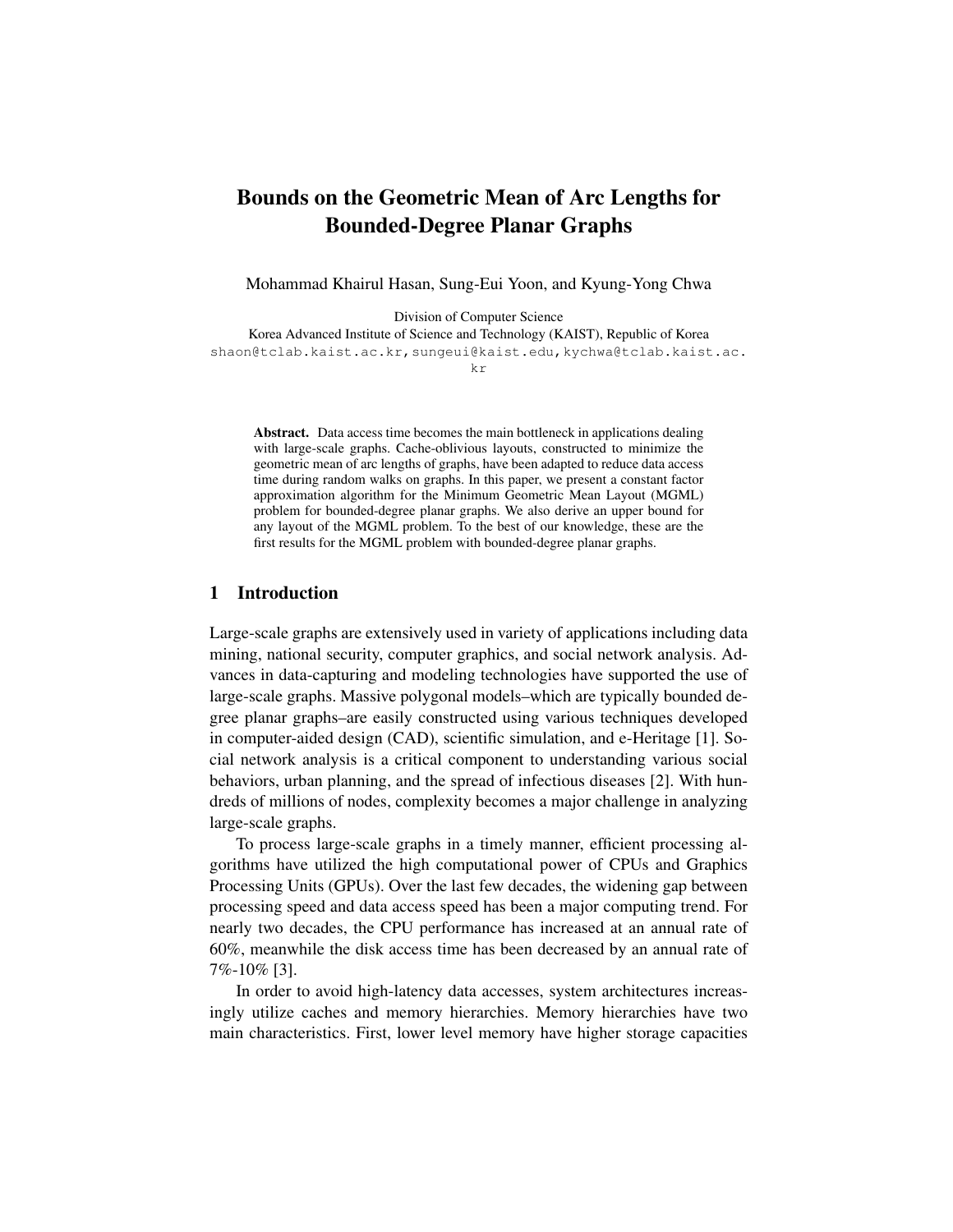and longer data access times. Second, whenever a cache miss occurs, data is transferred in a block containing data between different memory levels. Typically, nodes and arcs of a graph are stored linearly in the memory space. There exists an exponential number of choices for storing nodes and arcs in the one dimensional memory space. An ordering of nodes or arcs within the one dimensional memory space is a *data layout*. Given a block-based caching architecture with slower data access times for lower memory levels, it is critical to store data that are likely to be accessed together very close in the data layout.

The geometric mean of arc lengths for a graph has been shown to have a high linear correlation with the number of cache misses occurred while accessing the graph in the data layout [4]. Therefore the geometric mean of arc lengths is a *cache-coherent metric*. Efficient layout construction algorithms that reduce the geometric mean of input graphs have been used to improve cache performance. The constructed *cache-coherent layouts* have been demonstrated to show significant performance improvement over other tested layouts. However, it has not been proven that the constructed layouts are optimal in terms of geometric mean.

In this paper we investigate an optimal algorithm that minimizes the value of the geometric mean of arc lengths for a class of bounded-degree planar graphs.

Problem statement and main results: We start by defining a Minimum Geometric Mean Layout (MGML) problem for a graph. Given a graph,  $\mathcal{G} = (\mathcal{N}, \mathcal{A})$ , where  $n = |\mathcal{N}|$  and  $m = |\mathcal{A}|$ , a layout,  $\varphi : \mathcal{N} \to [n] = \{1, ..., n\}$ , is a one-to-one mapping of nodes to position indices.

The geometric mean, *GMean*, of arc lengths for a layout  $\varphi$  of graph  $\mathscr G$  is:

$$
GMean = \left(\prod_{(u,v)\in\mathscr{A}} |\varphi(u) - \varphi(v)|\right)^{\frac{1}{m}} = 2^{\log(\left(\prod_{(u,v)\in\mathscr{A}} |\varphi(u) - \varphi(v)|\right)^{\frac{1}{m}})}
$$
  
=  $2^{\frac{1}{m}\sum_{(u,v)\in\mathscr{A}} \log(|\varphi(u) - \varphi(v)|)}$ 

 $\varphi^*: \mathcal{N} \to [n]$  is defined as an optimal layout in terms of the minimum geometric mean of arc lengths. The geometric mean with the optimal layout, *GMeanOPT* , is similarly defined by replacing  $\varphi$  with  $\varphi^*$ . Throughout this paper we will assume that the "log" function is of base 2.

In this paper we propose a layout construction algorithm which, for a bounded degree planar graph, gives a layout with a geometric mean that is at most a constant factor worse than the geometric mean of the optimal layout. To the best of our knowledge, this is the first result in this area. We also show that the geometric mean of arc lengths for an arbitrary layout is  $O(n)$ , where *n* is the number of nodes in the graph.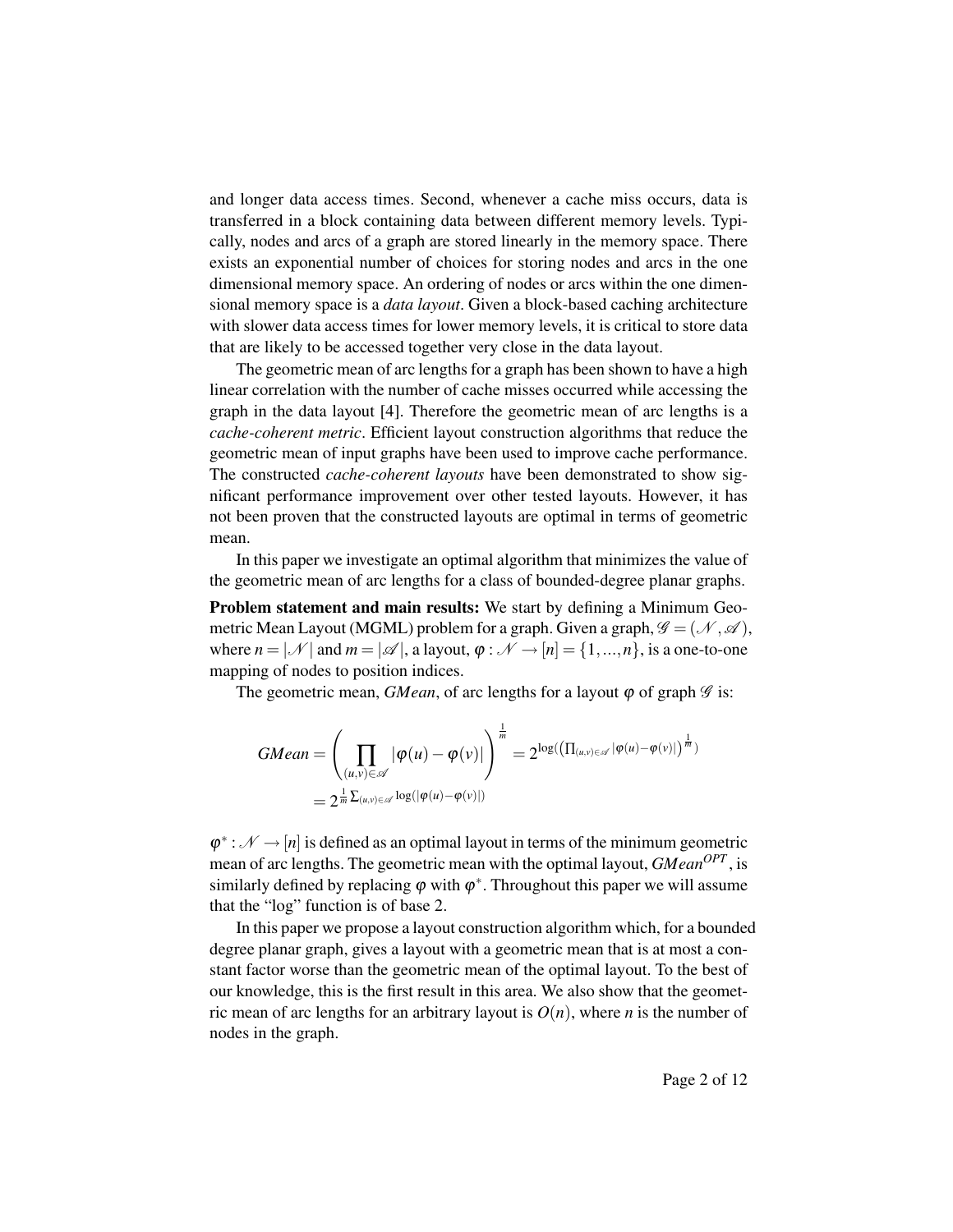We discuss works related to our problem in Sec. 2 followed by a background on computing cache-coherent layouts of graphs in Sec. 3. Our theoretical results are explained in Sec.4 and we conclude with related open problems in Sec. 5.

## 2 Related Work

In this section, we briefly introduce works related to our graph layout problem.

## 2.1 Graph Layout Optimization

For a graph layout, we can formulate a cost function which indicates how good the layout is. Layout problems with common cost functions have attracted much researcher attention in recent years. In most cases the problems are NP-complete [5– 7] for general graphs. The most popular cost functions include arithmetic mean of arc lengths (also known as Minimum Linear Arrangement (MLA) problem), bandwidth, etc.

Arithmetic Mean: Minimizing the arithmetic mean or MLA, is NP-complete [5], thus, researchers are interested in approximation algorithms. The first approximation algorithm for MLA was derived by Hansen [8] with a factor of  $O(\log n)^2$ . Currently the best known algorithm for MLA [9] has a factor of  $O(\sqrt{\log n} \log \log n)$ . MLA has polynomial algorithms when the input graph is a tree [10] and linear algorithms when the input graph is a rectangular grid [11].

Bandwidth: Another interesting problem related to graph layout is the Bandwidth, where the objective is to minimize the maximum arc length. This problem is NP-Hard for general graphs [6], for trees with maximum degree 3 [12], and for grid and unit disk graphs [13]. This problem has polynomial algorithms for a variety of graph families. More details can be found in a recent survey of graph layout problems [14].

Geometric Mean: The geometric mean of arc lengths for a graph has recently been proposed to measure the cache-coherence of a graph layout in a cacheoblivious case [4]. Geometric mean is strongly correlated to the number of cache misses observed during the random access of the meshes and graphs in various applications. It is assumed that the block sizes encountered at runtime are powerof-two bytes. Then, the expected number of cache misses with those powerof-two bytes cache blocks is computed. More background information on the derivation of geometric mean will be presented in Sec. 3.

## 2.2 Space-Filling Curves

Space-filling curves [15] have been widely used in applications to improve cache utilization. Space-filling curves assist in computing cache-friendly layouts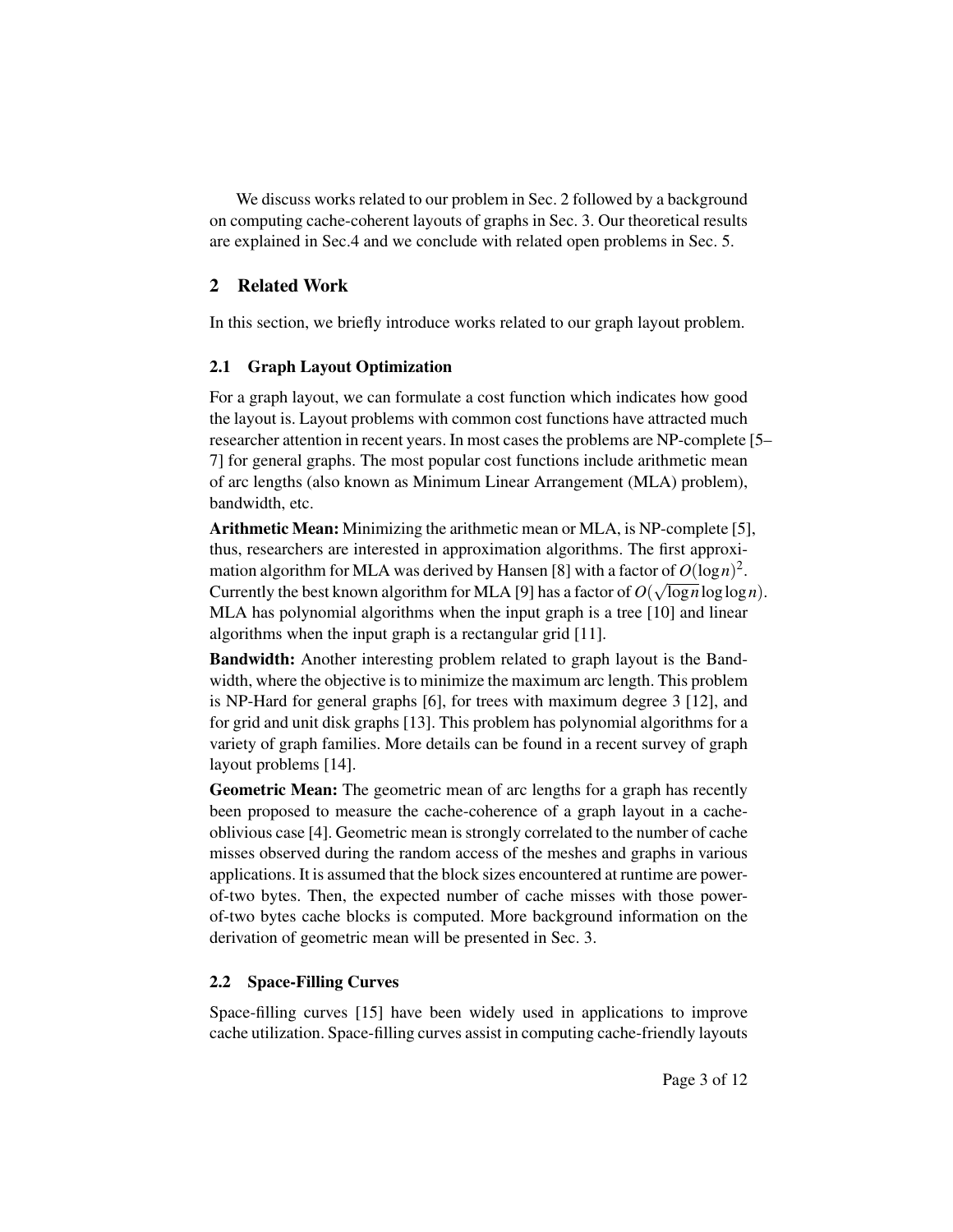for volumetric grids or height fields. The layouts yield considerable performance improvements in image processing [16] and terrain or volume visualization [17, 18]. A standard method of constructing a layout for graph using a space-filling curve is to embed the graph in a geometrically uniform structure that contains the space-filling curve. To embed the graph in such a uniform structure (e.g., grid) geometrically, each node of the graph must contain geometric information.

Gotsman and Lindenbaum investigated the spatial locality of space-filling curves [19]. Motivated by searching and sorting applications, Wierum [20] proposed a logarithmic measure resembling the geometric mean of the graph for analyzing space-filling curve layouts of regular grids.

Although space-filling curves are considered a good heuristic for designing cache-coherent layouts, their applications are limited to regular geometric data structures like grids, images, or height fields. This is mainly due to the nature of the procedure of embedding onto uniform structures of space-filling curves. A multi-level layout construction method minimizing the geometric mean [1] can be considered as a generalization method of classic space-filling curves to arbitrary graphs.

#### 3 Background on Cache-Coherent Layouts

In this section we give background information on computing cache-coherent layouts.

#### 3.1 Block-based I/O Model

Caching schemes are widely used to bridge the widening gap between data processing speed and data access speed. The two main characteristics of modern memory hierarchies are, 1) varying data storage size and data access time between memory levels and 2) the block-based data fetching. Those characteristics are well captured in the *two-level I/O-model* defined by Aggarwal and Vitter [21]. This model assumes a fast memory called "cache," consisting of *M* blocks, and a slower infinite memory. Each cache block is *B*; therefore the total cache size is  $M \times B$ . Data is transferred between the different levels in blocks of consecutive elements.

### 3.2 Cache-Oblivious Layout Computation

There have been research efforts to design cache-coherent layouts that reduce the number of cache misses during accessing these graphs and meshes in various applications [4, 22, 1, 23]. Those approaches cast the problem of computing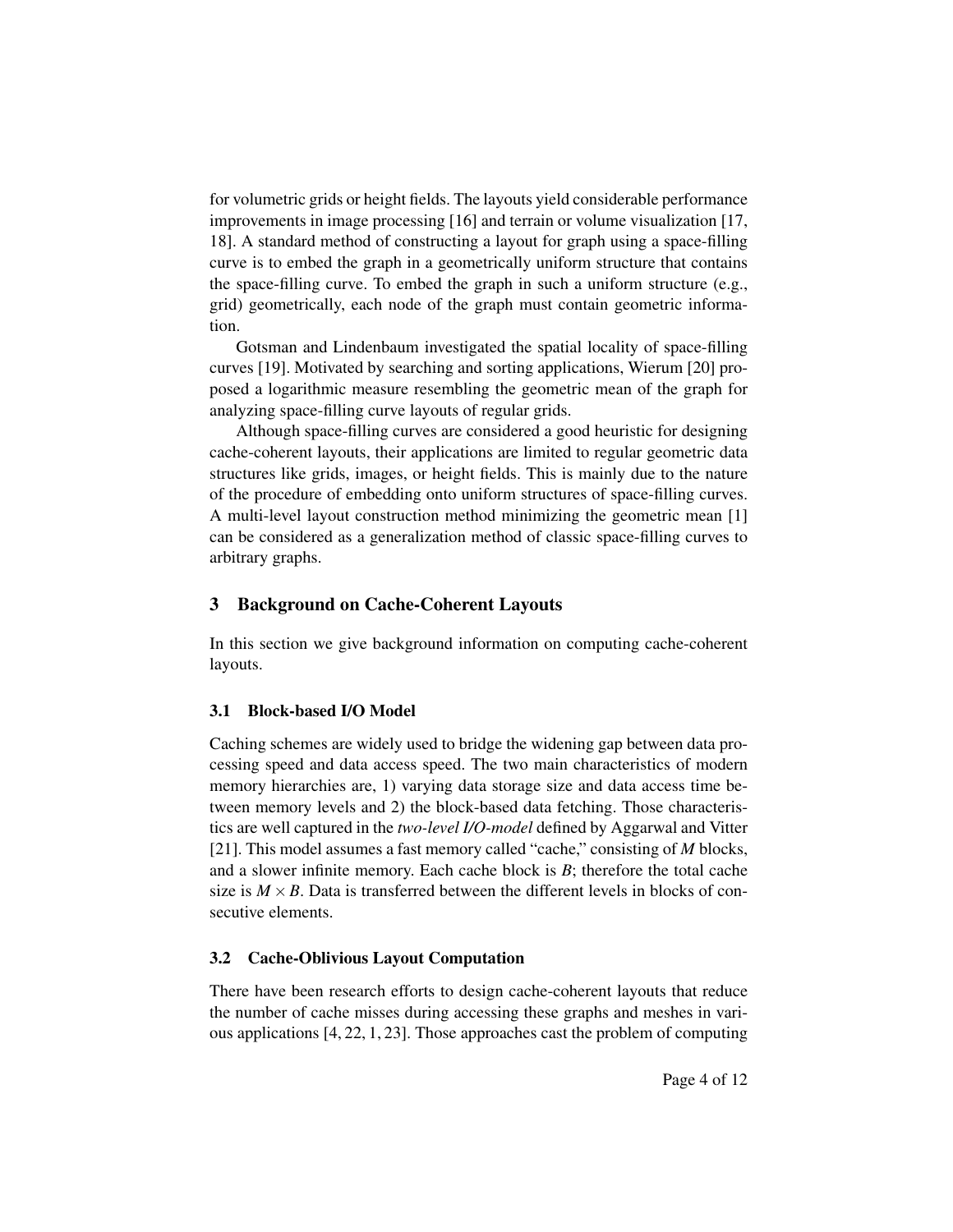a cache-coherent layout of a graph to an optimization problem of minimizing a cost metric, which measures the expected number of cache misses for the layout during random walks on a graph. Those methods also utilize an input graph representing the anticipated runtime access pattern. Each node of the graph represents a data element and a direct arc  $(i, j)$  between two nodes indicates an anticipated access pattern; a node *j* may be accessed sequentially after a node *i*.

#### 3.3 Geometric Mean

Cache-coherent layouts can be classified into cache-aware and cache-oblivious layouts. Cache-aware layout are constructed by optimizing the expected number of cache misses given a particular cache block size. On the other hand, cacheoblivious layouts are constructed without optimizing at a particular cache block size. Instead, cache-oblivious layouts are constructed by considering all the possible block sizes that may be encountered at runtime. Cache-oblivious layouts can yield significant benefits on architectures that employ various cache block sizes.

For the cache-aware layouts, it has been derived that the number of straddling arcs of an input graph in a layout determines the number of observed cache misses during random access at runtime [4]. The expected number of cache misses for a cache-oblivious layout is computed by considering power-of-two bytes block sizes. The result can be derived from that of the cache-aware case. In cache-oblivious layouts, the expected number of cache misses is reduced to the geometric mean of arc lengths of the graph. More importantly, the geometric mean has been demonstrated to have a strong correlation to the numbers of observed cache misses at runtime for various layouts.

#### 3.4 Multi-level Construction Method

In order to construct cache-oblivious layouts that optimize the cache-oblivious metric (i.e., the geometric mean) multi-level construction methods have been introduced [4, 1]. The idea is to partition an input graph into a small number of subsets while minimizing the number of straddling arcs among partitioned sets.

After partitioning into subsets, orders of partitioned sets are computed while minimizing the geometric mean. This process is recursively performed on each partitioned set until each set has one node. As we partition each set and compute an ordering among the partitioned sets, the global ordering of nodes for the graph is progressively refined. Note that the overall process of multi-level construction methods is similar to that of space-filling curves like Hilbert-curve [15].

This method runs quite fast and produces high-quality cache-oblivious layouts. However, there have been no theoretical approaches investigating the optimality of the resulting layouts.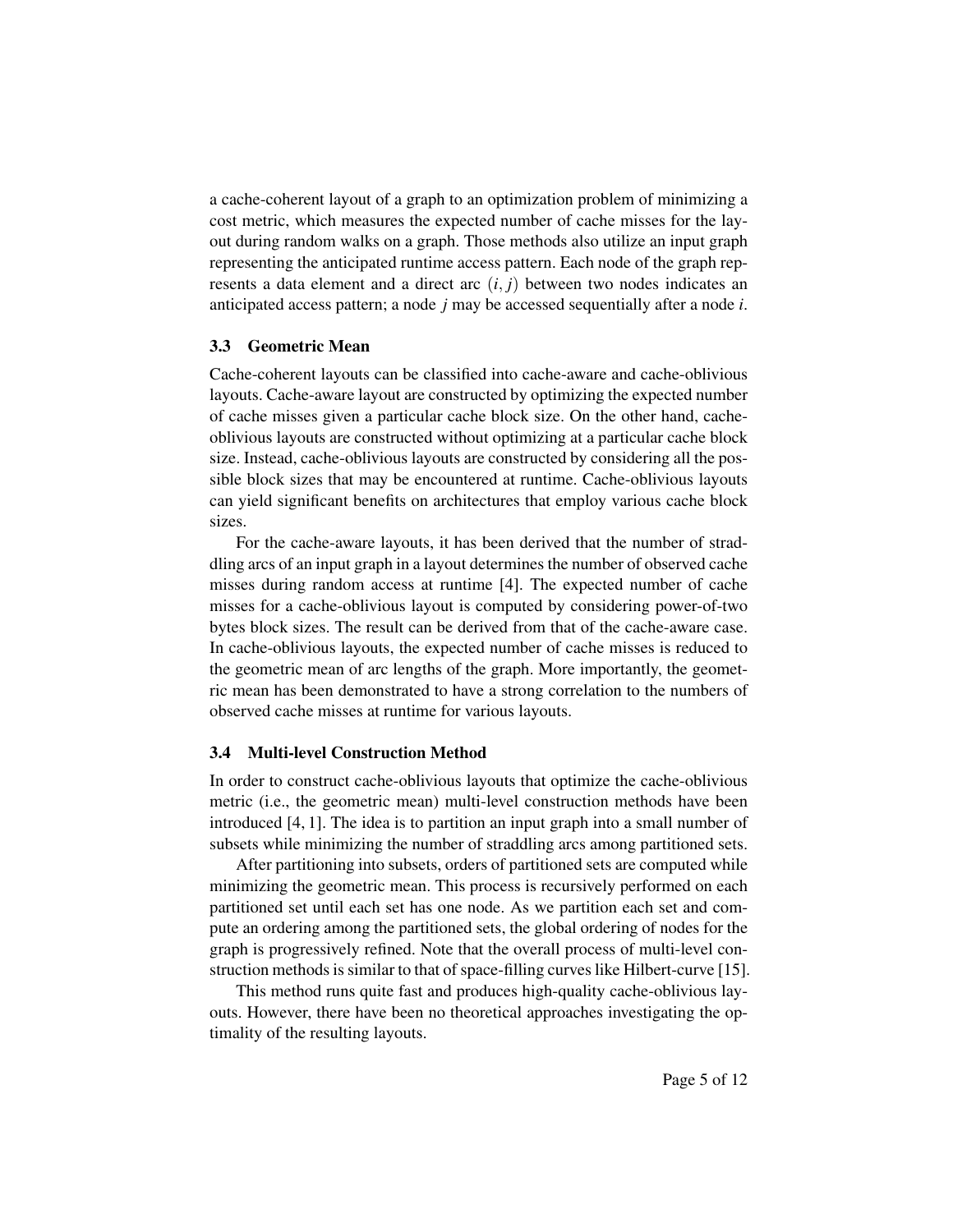## 4 Theoretical Results

In this section, we present a constant factor approximation algorithm for the Minimum Geometric Mean Layout (MGML) problem for bounded-degree planar graphs. We also demonstrate that the geometric mean of arc lengths for an arbitrary layout of a planar graph is  $O(n)$ , where *n* is the number of nodes of the graph. More formally, our algorithm and its analysis are based on the assumption that the input graph is a *n* node planar graph whose maximum degree is bounded by a constant *k*.

Graphs satisfying the above assumptions are widely used in the field of computer graphics and are known as meshes. For the sake of clarity, we assume that the input graph is connected and the number of nodes in the input graph is a power of two. We can assume this without loss of generality because dummy nodes and arcs can be added as appropriate to make the total number of nodes a power of two and to make the graph connected. After applying our algorithm on the modified graph we can get the layout of the original graph simply by taking the relative ordering of real nodes from the generated layout without increasing the geometric mean of arc lengths for the original graph.

Throughout this paper we use the following notations.  $\mathscr{G} = (\mathscr{N}, \mathscr{A})$  is our input graph with  $n = |\mathcal{N}|$  and  $m = |\mathcal{A}|$ , where *n* is a power of 2 and  $m = \theta(n)$ . For arbitrary graph  $G = (N, A)$  and  $X \subseteq N$ ,  $G[X]$  is the subgraph of *G* induced by *X*. Also for a graph  $G = (N, A)$  and for any two node sets  $P \subseteq N$  and  $Q \subseteq N$ , *Crossing*(*P, Q*) is the set of arcs  $A_x \subseteq A$  each of which has one node in *P* and another node in *Q*. For any graph *G*, *N*(*G*) and *A*(*G*) are the set of nodes and the set of arcs of the graph respectively.

#### 4.1 Algorithm

We use a divide and conquer approach to find a layout  $\varphi$  given a graph. We use two algorithms, Partition and MakeLayout. Algorithm Partition takes a planar graph with a maximum degree bounded by a constant *k* as an input. Using the procedure described in [24] Partition algorithm computes a partition (*P*,*Q*) of nodes of the input graph such that  $|P| = |Q|$  and  $Crossing(P, Q)$  is bounded by  $c \times \sqrt{k} \times (|P|+|Q|)$ , where *c* is a constant. Theorem 1 and Corollary 1 ensure that such a partition can be generated.

Theorem 1 ([24]). *Let G be a planar graph with a maximum degree k. Then there exists a set of arcs of size*  $\leq 2\sqrt{2kn}$  such that by removing this arc set one *can partition G into two subgraphs each having at most*  $\lceil \frac{2}{3} \times |N(G)| \rceil$  *nodes. Furthermore such an arc set can be found in linear time.*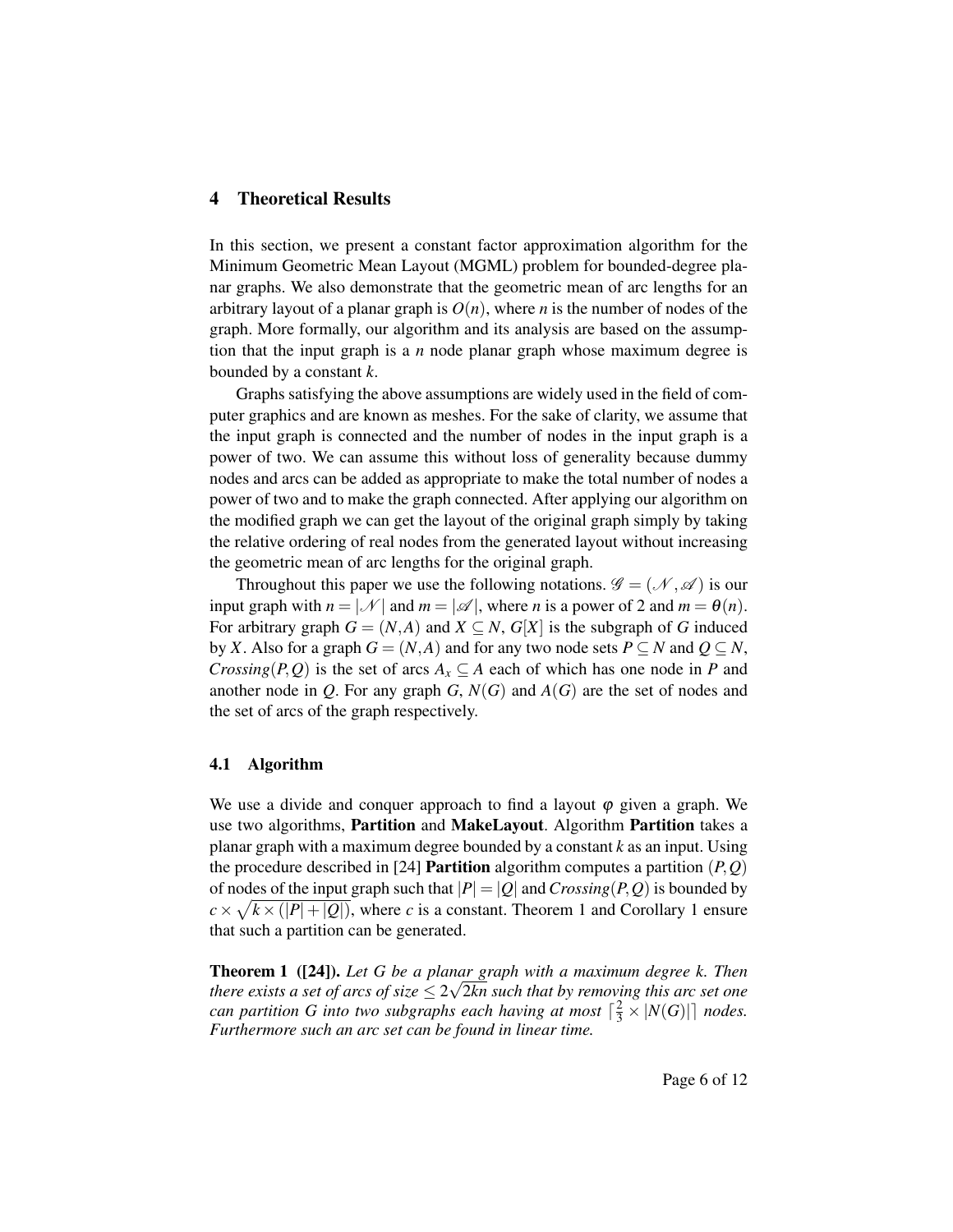Corollary 1 ([24]). *For any planar graph G with a maximum degree k there exbottlary*  $\mathbf{1} \cdot (\mathbf{2} \cdot \mathbf{i}) \cdot \mathbf{i} \cdot \mathbf{d}$  *ists an arc set R with size*  $\leq (6\sqrt{2} + 4\sqrt{3})\sqrt{kn}$  whose removal divides the nodes *of G into two sets of P and Q such that*  $|P| \leq \lfloor |N(G)|/2 \rfloor$ ,  $|Q| \leq \lfloor |N(G)|/2 \rfloor$ , *and the arc set connecting P and Q belongs to R.*

Corollary 1 is based on both Theorem 1 and the divide-and-conquer partitioning method described in [25]. Assuming that *n* is a power of two, a *n*-node planar graph *G* with maximum degree bounded by *k* can be partitioned into two subgraphs with equal nodes by removing at most  $(6\sqrt{2}+4\sqrt{3})\sqrt{kn}$  arcs in  $O(n \log n)$  time.

The MakeLayout algorithm takes an input graph and two indices indicating the beginning and ending positions of the layout. Generating the layout for the entire input graph involves an initial call to **MakeLayout**( $\mathscr{G}, 1, n$ ): other calls are made recursively. The algorithm first starts by checking if the input graph contains only one node. If so, it constructs a layout consisting of that node. Otherwise it splits the graph into two parts using the Partition algorithm. We recurse this process until a graph consisting of only one node is reached.

#### Algorithm Partition (*G*)

| 01 | Input: A bounded degree planar graph G                    |
|----|-----------------------------------------------------------|
| 02 | Output: A partition $(P, Q)$ of $N(G)$                    |
| 03 | Begin                                                     |
| 04 | Find a partition $(P,Q)$ of $N(G)$ such that:             |
| 05 | 1. $ P  =  Q $                                            |
| 06 | 2. $ Crossing(P,Q)  \leq c \times \sqrt{k \times  N(G) }$ |
| 07 | return $(P, Q)$                                           |
| 08 | End.                                                      |
|    |                                                           |

## Algorithm MakeLayout (*G*,*i*, *j*)

| 01 | Input: A bounded degree planar graph G                                 |
|----|------------------------------------------------------------------------|
| 02 | Initial and end positions, $i$ and $j$ , of any layout                 |
| 03 | Output: A layout of $G$                                                |
| 04 | Begin                                                                  |
| 05 | If $ N(G)  = 1$ then                                                   |
| 06 | Let $u$ be the only node of $G$                                        |
| 07 | Set $\varphi(u) = i$                                                   |
| 08 | Else,                                                                  |
| 09 | Let $(P,Q)$ be the partition of $N(G)$ found using <b>Partition(G)</b> |
| 10 | MakeLayout( $G[P], i, i + (\frac{j-i+1}{2}) - 1$ )                     |
| 11 | MakeLayout(G[Q], $i + (\frac{j-i+1}{2})$ , j)                          |
| 12 | End                                                                    |

12 End.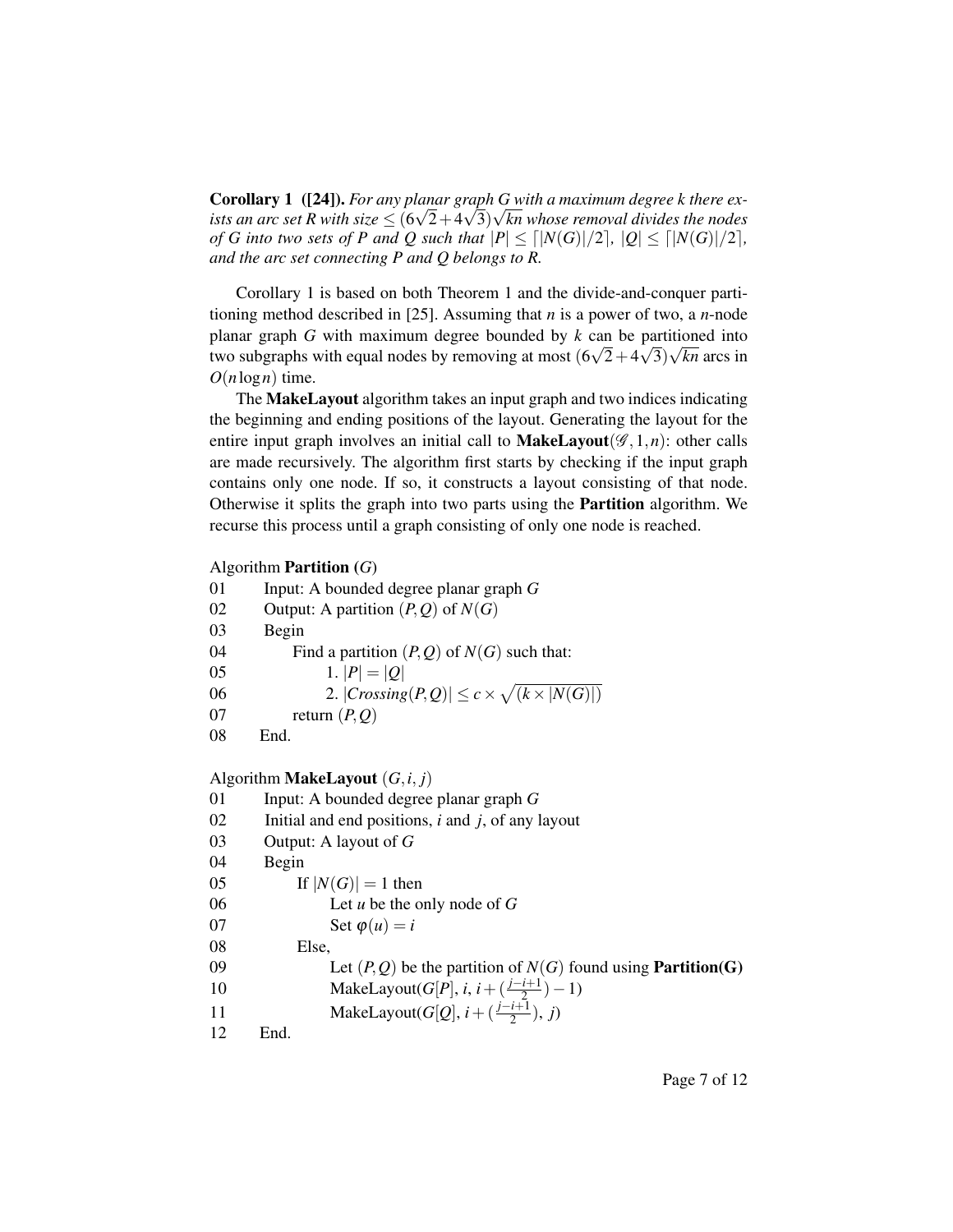#### 4.2 Analysis

First, we will show that the geometric mean of arc lengths for a layout generated by the **MakeLayout** algorithm is  $O(1)$ .

Because the number, *n*, of nodes in the input graph is a power of two, it is easy to see that the overall recursion tree of the MakeLayout algorithm is a complete binary tree with *n* leaves and exactly log*n* levels. Additionally, level *l* of this tree contains exactly  $2^l$  nodes, i.e.,  $2^l$  calls to **MakeLayout**.

Each non-leaf node of the binary tree splits a graph into two subgraphs with equal nodes by removing crossing arcs between those two subgraphs. Let *A<sup>l</sup>* be the set of arcs removed by all nodes of level *l* of the recursion tree and  $Cost_l = \sum_{(u,v) \in A_l} log(|\varphi(u) - \varphi(v)|)$ . The following two lemmas give an upper bound for *Cost<sup>l</sup>* on each level *l*.

**Lemma 1.** For each call of the algorithm **MakeLayout**( $G$ , *i*, *j*)*,*  $j - i$  *is equal to*  $|N(G)| - 1$ .

*Proof.* We will prove this lemma by induction on the level of recursion. At level 0 the algorithm is called with *G* as  $\mathcal{G} = (\mathcal{N}, \mathcal{A})$ , with *i* and *j* as 1 and *n* respectively. Since  $|\mathcal{N}| = n$  the lemma is true for the level 0 call.

Suppose the lemma is true for any call at a level *p*. Consider a level *p* execution of the algorithm **MakeLayout**( $G$ *,i*, *j*). If  $|N(G)| > 1$ , this execution will make two level *p* + 1 executions **MakeLayout**( $G[P], i, i + (\frac{j-i+1}{2}) - 1$ ) and MakeLayout( $G[Q], i + (\frac{j-i+1}{2}), j$ ) in line 10 and 11 in the algorithm MakeLayout respectively. Let  $G_0 = G[P], i_0 = i, j_0 = i + (\frac{j-i+1}{2}) - 1$  and  $G_1 = G[Q], i_1 = i$  $i + (\frac{j-i+1}{2}), j_1 = j$ . Then  $j_0 - i_0 = \frac{j-i+1}{2} - 1 = \frac{(|N(G)|-1)+1}{2} - 1 = |N(G)|/2 - 1 =$  $|P|-1 = |N(G_0)| - 1$ . Similarly,  $j_1 - i_1 = j - i - \frac{j-i+1}{2} = \frac{j-i-1}{2} = \frac{j-i+1}{2} - 1 =$  $|N(G_1)| - 1$ . Since every level  $p + 1$  execution has been generated from a level *p* execution with a graph having more than one node, the lemma follows. □

**Lemma 2.** For each level l,  $Cost_l \le c \times \sqrt{kn} \times (\sqrt{2})^l \times \log \frac{n}{2^l}$ , where n and k are *the number of nodes and maximum degree of* G *respectively and c is a constant.*

*Proof.* If  $l = \log n$  (i.e., the leaf level of the recursion) then  $Cost_l = 0$  and also  $\log \frac{n}{2^l} = 0$ . Therefore, the lemma is trivially true. Let us assume that  $0 \le l \le \frac{1}{2^l}$ log*n*−1. Consider an execution of MakeLayout(*G*,*i*, *j*) at a level *l*. Since *l* ≤ log*n*−1, |*N*(*G*)| > 1. Algorithm MakeLayout uses algorithm Partition to split the graph *G* into *G*[*P*] and *G*[*Q*] by removing arc set *Crossing*(*P, Q*). Consider an arc  $a = (u, v) \in Crossing(P, Q)$  such that  $u \in P$  and  $v \in Q$ . It is easy to see that at the end of the algorithm  $\varphi(u) \geq i$  and  $\varphi(v) \leq j$ . Therefore,  $\log(|\varphi(u) \varphi(v)|) \le \log(j - i) = \log(|N(G)| - 1) = \log(\frac{n}{2})$  $\left(\frac{n}{2^l}-1\right) < \log \frac{n}{2^l}$ ; the first equality follows from Lemma 1 and the last equality follows from the fact that in each recursive call each child graph has exactly half of the nodes of the parent graph.

Page 8 of 12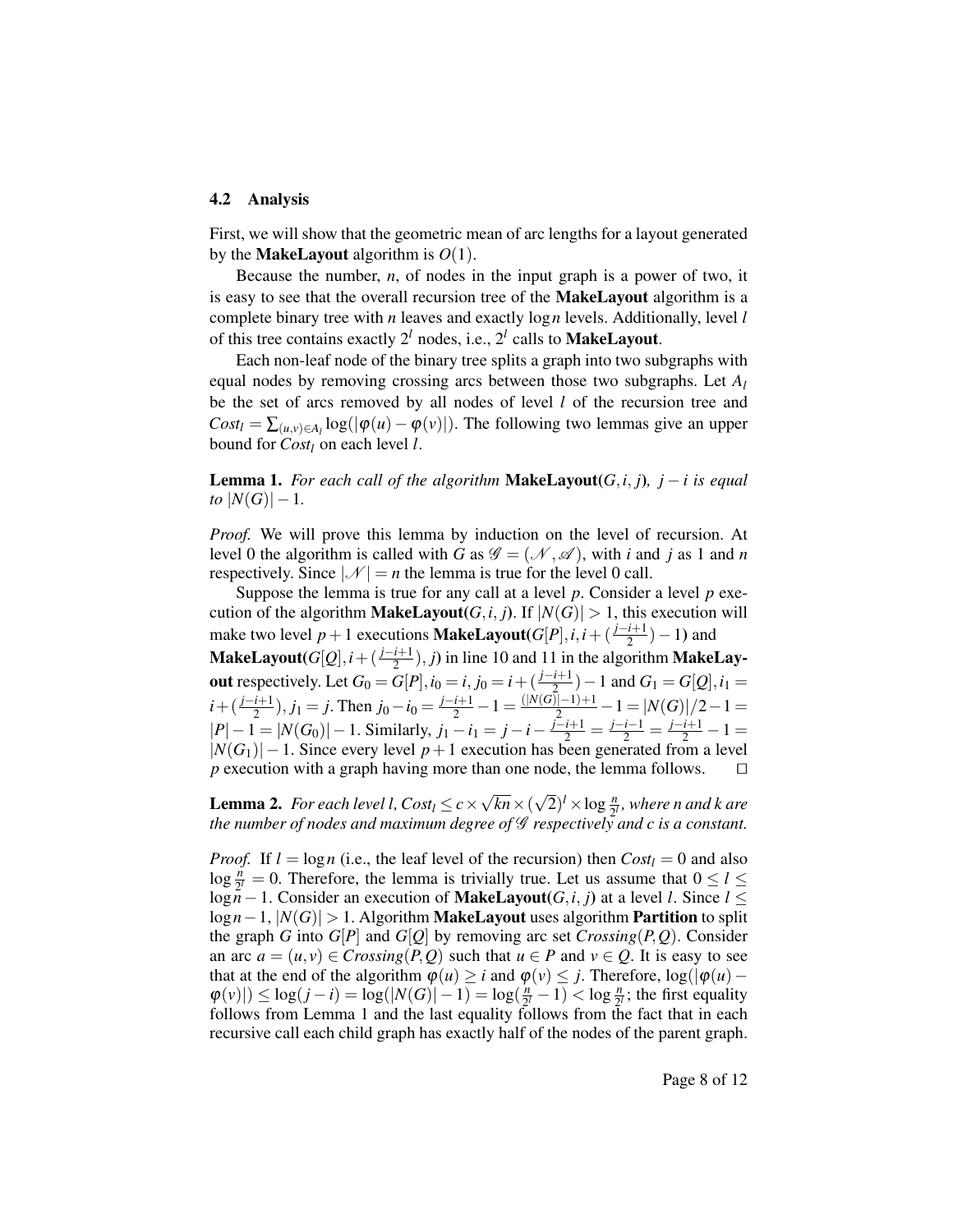Since there are exactly  $2^l$  nodes at the level *l* of the recursion tree,  $Cost_l <$  $2^l \times |Crossing(P, Q)| \times \log \frac{n}{2^l}$ . The lemma follows from the fact that line 6 of the **Partition** algorithm ensures that  $|Crossing(P,Q)| \leq c \times \sqrt{k \times |N(G)|}$  and  $|N(G)| = \frac{n}{2^{i}}$  $\overline{2}$ <sup> $l$ </sup> . ⊓⊔

**Lemma 3.**  $\sum_{l=0}^{\log n} Cost_l \leq \frac{c \times \sqrt{2k}}{(\sqrt{2}-1)}$  $\frac{c \times \sqrt{2k}}{(\sqrt{2}-1)^2} \times n$ 

*Proof.* The proof can be found in the appendix. □

**Lemma 4.** *The algorithm* **MakeLayout** *generates a layout of graph*  $\mathcal{G} = (\mathcal{N}, \mathcal{A})$ *with a geometric mean of arc lengths =*  $O(1)$ *.* 

*Proof.* The value of the geometric mean,

$$
GMean = \left(\prod_{(u,v)\in\mathscr{A}} |\varphi(u) - \varphi(v)|\right)^{\frac{1}{m}} = 2^{\log(\left(\prod_{(u,v)\in\mathscr{A}} |\varphi(u) - \varphi(v)|\right)^{\frac{1}{m}})}
$$
  
\n
$$
= 2^{\frac{1}{m}\sum_{(u,v)\in\mathscr{A}} \log(|\varphi(u) - \varphi(v)|)} = 2^{\frac{1}{m}\sum_{l=0}^{\log n} Cost_l}
$$
  
\n
$$
\leq 2^{\frac{1}{m}\frac{(cx\sqrt{2k})}{(\sqrt{2}-1)^2} \times n}
$$
 By Lemma 3  
\n
$$
= O(1)
$$

The last equality follows from the fact that  $m = \theta(n)$ . □

Lemma 5. *The geometric mean of arc lengths for the optimal layout of a graph*  $\mathscr{G} = (\mathscr{N}, \mathscr{A})$  *is*  $\Omega(1)$ 

*Proof.* Since the optimal layout  $\varphi^*$ :  $\mathcal{N} \to \{1, ..., n\}$  is a bijective function, for any arc  $(u, v) \in \mathscr{A}$ ,  $|\varphi^*(u) - \varphi^*(v)| \ge 1$ . Thus,

$$
GMean^{OPT} = \left(\prod_{(u,v)\in\mathscr{A}}|\varphi^*(u) - \varphi^*(v)|\right)^{\frac{1}{m}} \ge \left(\prod_{(u,v)\in\mathscr{A}}1\right)^{\frac{1}{m}} = 1
$$

Using Lemma 4 and Lemma 5 we get the following result.

Theorem 2. *The* MakesLayout *algorithm generates a layout for a graph* G *in*  $O(n \log^2 n)$  *time such that the geometric mean of arc lengths of the graph is at most constant times the geometric mean of arc lengths of the optimal layout.*

#### 4.3 Upper Bound of a Layout

Consider any arbitrary layout  $\psi$  of a graph  $\mathscr{G} = (\mathscr{N}, \mathscr{A})$ . Let  $(u, v) \in \mathscr{A}$  be an arbitrary arc of  $\mathscr{G}$ . Then  $1 \leq \psi(u) \leq n$ , where  $n = |\mathscr{N}|$ . So,  $\log(|\psi(u) - \psi(u)|)$  $|\psi(v)|$  < log *n*. Then the geometric mean of arc lengths for this layout is:

Page 9 of 12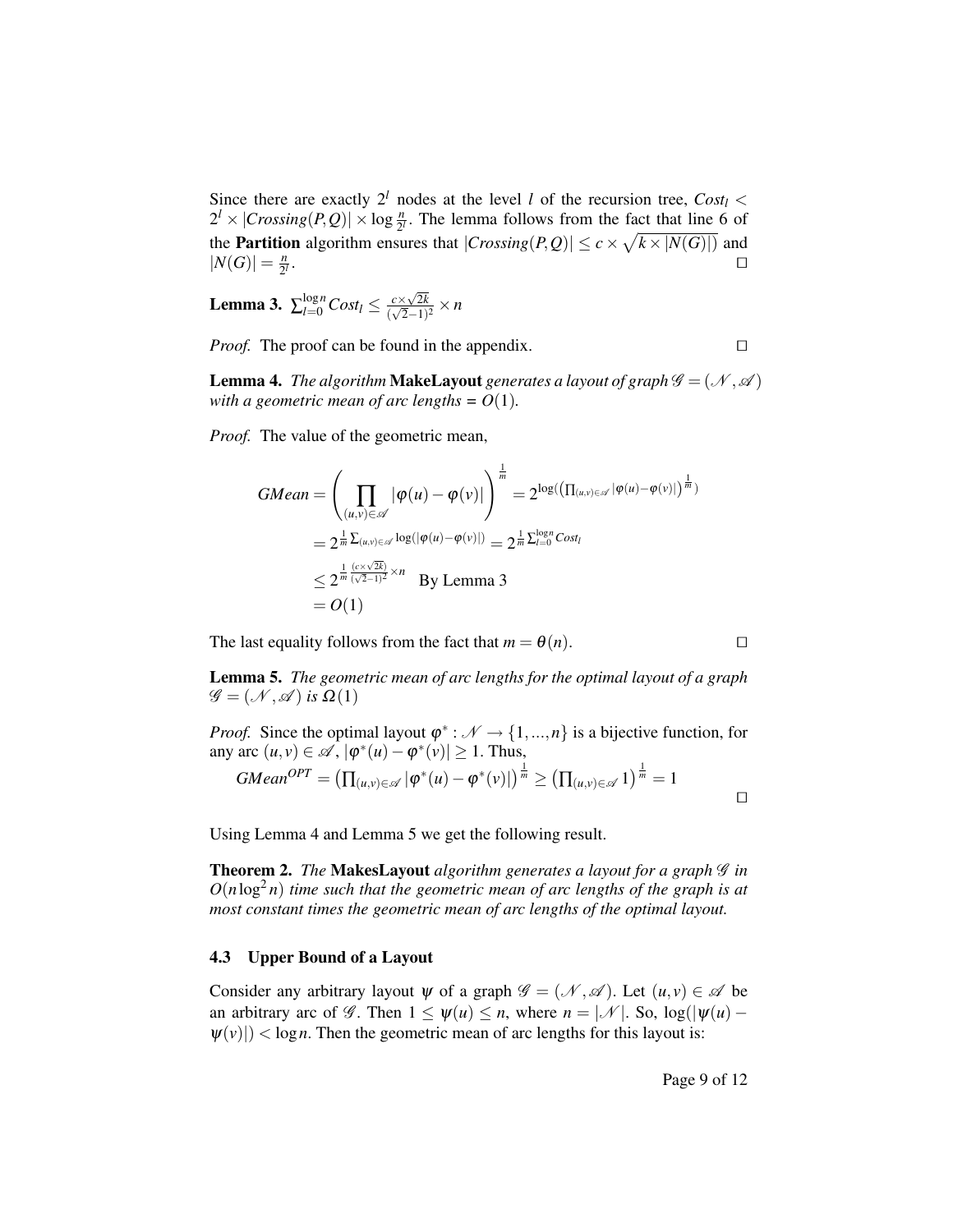$$
GMean^{ANY} = \left(\prod_{(u,v)\in\mathscr{A}} |\psi(u) - \psi(v)|\right)^{\frac{1}{m}} = 2^{\frac{1}{m}\sum_{(u,v)\in\mathscr{A}}\log(|\psi(u) - \psi(v)|)}
$$
  
< 
$$
< 2^{\frac{1}{m}\sum_{(u,v)\in\mathscr{A}}\log n} = 2^{\frac{\log n}{m}m}
$$
  
= n

This observation along with Lemma 5 gives the following result.

Theorem 3. *Any algorithm which generates a layout for a planar graph is an O*(*n*) *approximation algorithm for the MGML problem for planar graphs.*

#### 5 Conclusion

We have presented a constant factor layout construction algorithm for the Minimum Geometric Mean Layout (MGML) with bounded-degree planar graphs problem. To the best of our knowledge, this is the first such result in this area. Our results are easily applicable to grids because grids belong to the class of bounded degree planar graphs.

Since the MGML problem has strong practical applications, especially for dealing with large-scale graphs, we seek to consider other classes of graphs. Particularly, we will be investigating an optimal algorithm and bounds for trees, a popular data structure used in various applications.

#### Acknowledgements

We would like to thank Peter Lindstrom, who first identified that the geometric means of space-filling curves of grids converge to a constant, as the grid size increases. This observation strongly supported that there is possibility that we can have a constant-factor approximation algorithm in terms of minimizing the geometric means. We also thank Samuel Brice and group members of the KAIST Theory of Computation for their English review and helpful feedbacks.

This project was supported in part by KAIST, MKE/MCST/IITA [2008-F-033-02], MKE/IITA u-Learning, MKE digital mask control, MCST/KOCCA-CTR&DP-2009, KRF-2008-313-D00922, MSRA E-heritage, and DAPA & ADD contract(UD080042AD).

#### References

1. Yoon, S.E., Lindstrom, P., Pascucci, V., Manocha, D.: Cache-Oblivious Mesh Layouts. ACM Transactions on Graphics (SIGGRAPH) 24(3) (2005) 886–893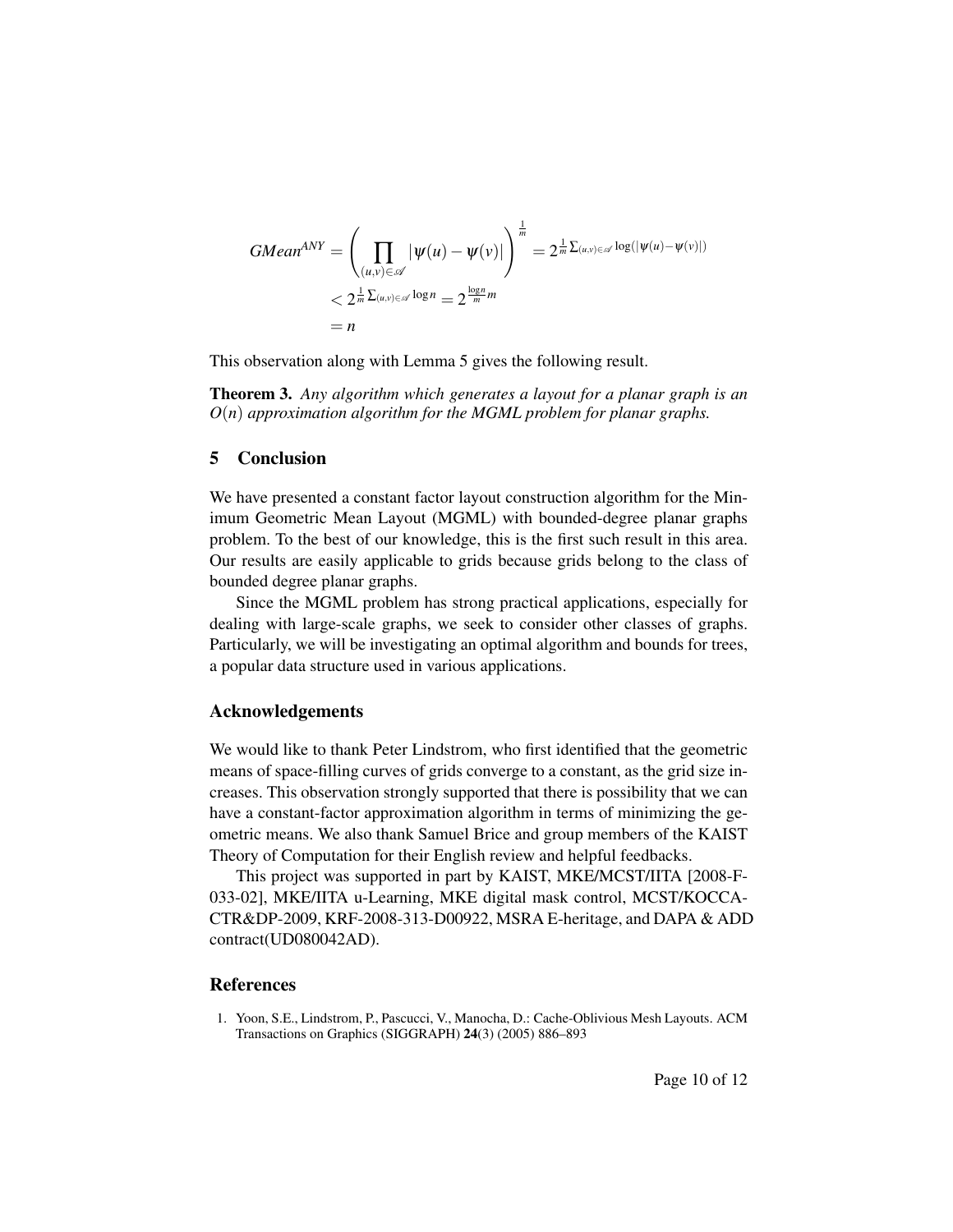- 2. Eubank, S., Kumar, V.S.A., Marathe, M.V., Srinivasan, A., Wang, N.: Structural and algorithmic aspects of massive social networks. In: SODA '04: Proceedings of the fifteenth annual ACM-SIAM symposium on Discrete algorithms, Philadelphia, PA, USA, Society for Industrial and Applied Mathematics (2004) 718–727
- 3. Hennessy, J.L., Patterson, D.A., Goldberg, D.: Computer Architecture, A Quantitative Approach. Morgan Kaufmann (2007)
- 4. Yoon, S.E., Lindstrom, P.: Mesh layouts for block-based caches. IEEE Transactions on Visualization and Computer Graphics (Proceedings Visualization) 12(5) (2006) 1213–1220
- 5. Garey, M.R., Johnson, D.S., Stockmeyer, L.: Some simplified np-complete problems. In: STOC '74: Proceedings of the sixth annual ACM symposium on Theory of computing, New York, NY, USA, ACM (1974) 47–63
- 6. Papadimitriou, C.H.: The NP-completeness of the bandwidth minimization problem. 16(3) (1976) 263–270
- 7. Gavril, F.: Some np-complete problems on graphs. In: 11th Conference on Information Science and Systems. (1977) 91–95
- 8. Hansen, M.: Approximation algorithms for geometric embeddings in the plane with applications to parallel processing problems. Foundations of Computer Science, 1989., 30th Annual Symposium on (Oct-1 Nov 1989) 604–609
- 9. Feige, U., Lee, J.R.: An improved approximation ratio for the minimum linear arrangement problem. Inf. Process. Lett. 101(1) (2007) 26–29
- 10. Goldberg, M.K., Klipker, I.A.: An algorithm for minimal numeration of tree vertices. Sakharth. SSR Mecn. Akad. Moambe 81(3) (1976) 553–556 (In Russian).
- 11. Muradyan, D.O., Piliposyan, T.E.: Minimal numberings of a rectangular lattice. Akad. Nauk. Armyan. SRR 1(70) (1980) 21–27 (In Russian).
- 12. Garey, M.R., Graham, R.L., Johnson, D.S., Knuth, D.E.: Complexity results for bandwidth minimization. 34(3) (May 1978) 477–495
- 13. Díaz, J., Penrose, M.D., Petit, J., Serna, M.: Approximating layout problems on random geometric graphs. Journal of Algorithms 39 (2001) 2001
- 14. Díaz, J., Petit, J., Serna, M.: A survey of graph layout problems. ACM Comput. Surv. 34(3) (2002) 313–356
- 15. Sagan, H.: Space-Filling Curves. Springer-Verlag (1994)
- 16. Velho, L., de Miranda Gomes, J.: Digital halftoning with space filling curves. In: ACM SIGGRAPH. (1991) 81–90
- 17. Lindstrom, P., Pascucci, V.: Visualization of large terrains made easy. IEEE Visualization (2001) 363–370
- 18. Pascucci, V., Frank, R.J.: Global static indexing for real-time exploration of very large regular grids. In: Supercomputing. (2001)
- 19. Gotsman, C., Lindenbaum, M.: On the metric properties of discrete space-filling curves. IEEE Transactions on Image Processing 5(5) (1996) 794–797
- 20. Wierum, J.M.: Logarithmic path-length in space-filling curves. In: 14th Canadian Conference on Computational Geometry. (2002) 22–26
- 21. Aggarwal, A., Vitter, J.S.: The input/output complexity of sorting and related problems. Communications of ACM 31 (1988) 1116–1127
- 22. Yoon, S.E., Manocha, D.: Cache-efficient layouts of bounding volume hierarchies. Computer Graphics Forum (Eurographics) 25(3) (2006) 507–516
- 23. van Emde Boas, P.: Preserving order in a forest in less than logarithmic time and linear space. Inf. Process. Lett. 6 (1977) 80–82
- 24. Diks, K., Djidjev, H., Sykora, O., Vrto, I.: Edge separators of planar and outerplanar graphs ´ with applications. J. Algorithms 14(2) (1993) 258–279
- 25. Lipton, R.J., Tarjan, R.E.: A separator theorem for planar graphs. SIAM Journal on Applied Mathematics 36(2) (1979) 177–189